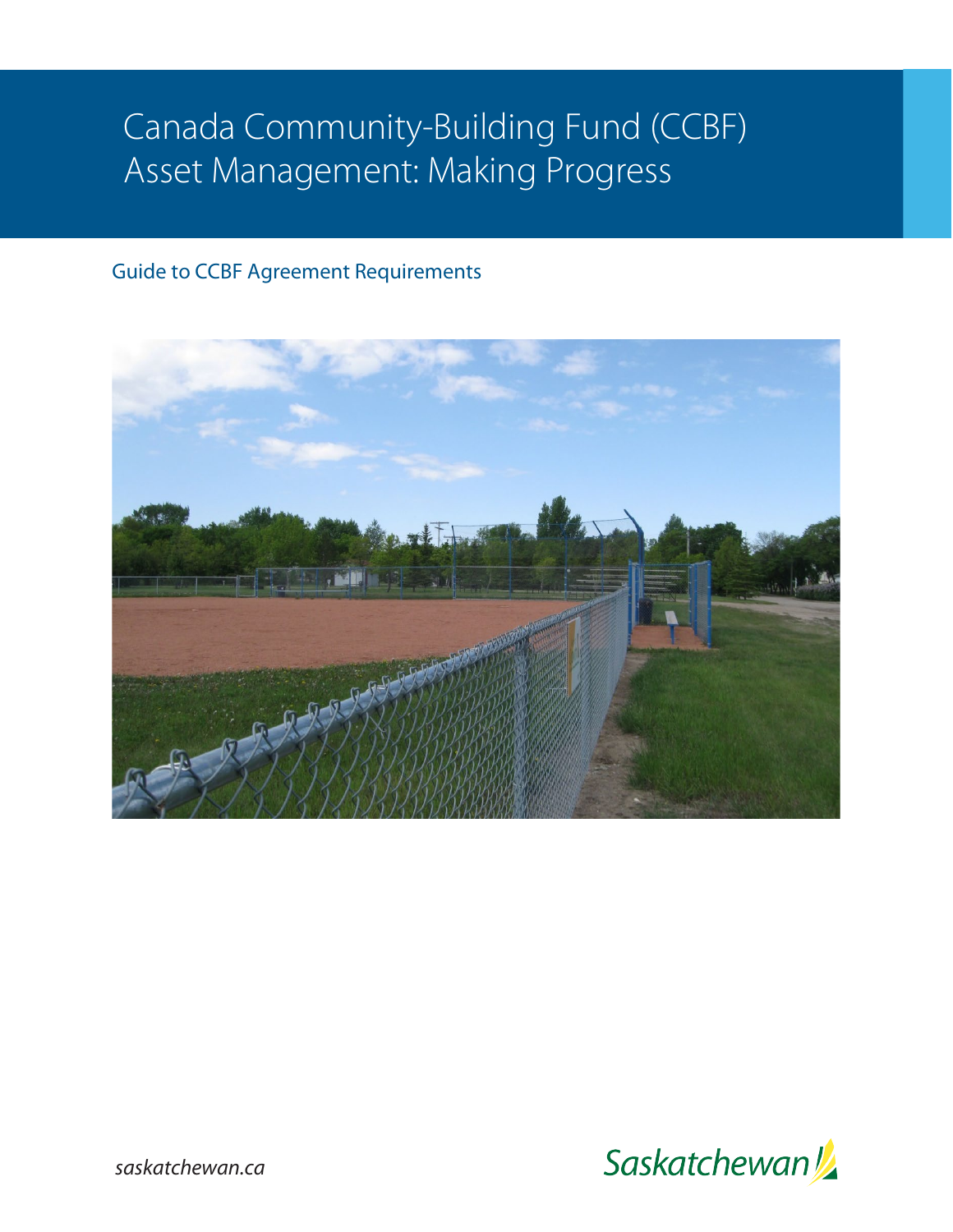# **Table of Contents**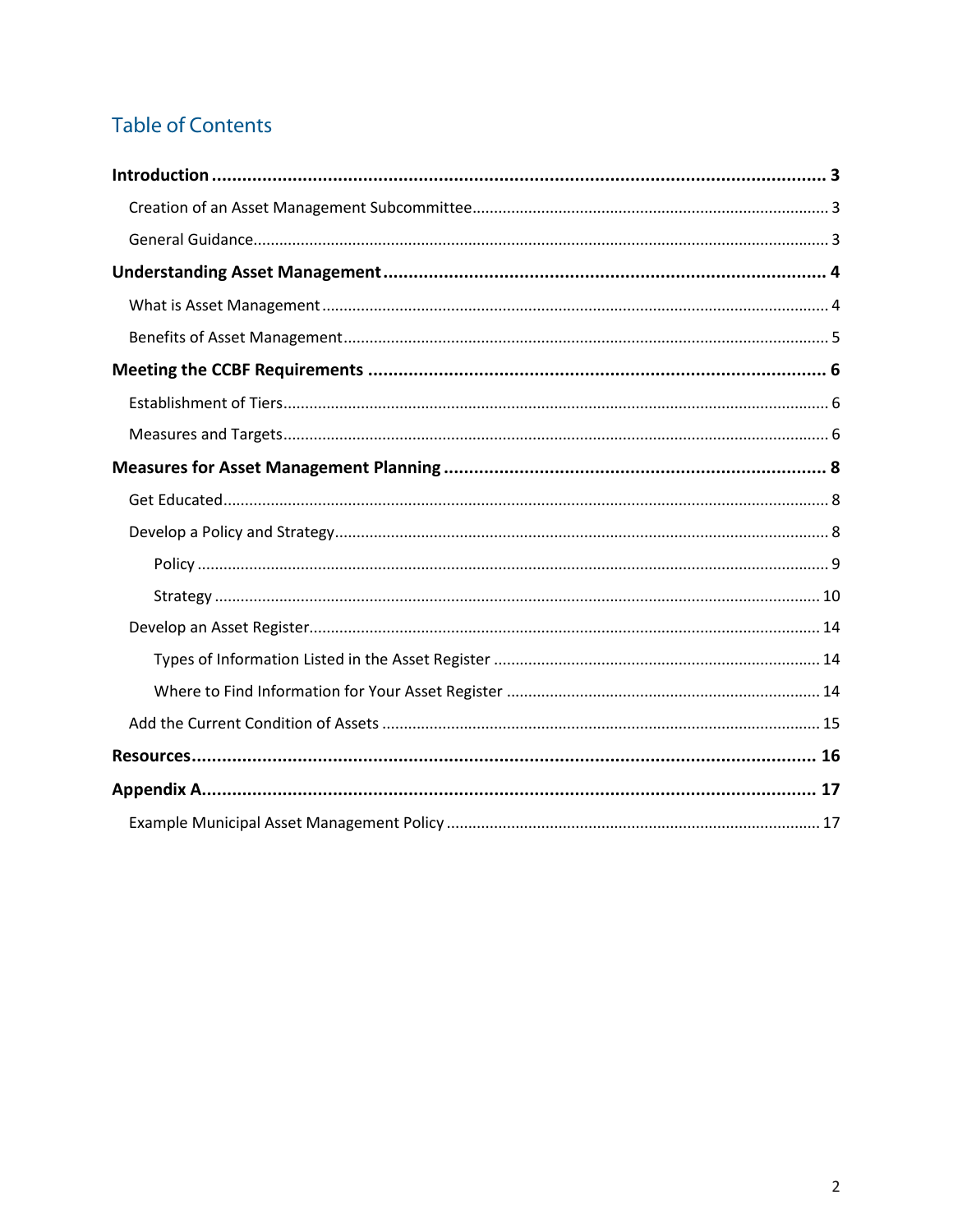## **Introduction**

A catalyst for the development of asset management (AM) in Saskatchewan is the Gas Tax Fund (GTF) Agreement (the Agreement) signed between Saskatchewan and the Government of Canada. It provides predictable long-term funding for municipalities. The total value of the Agreement is approximately \$613.5 million over 10 years.

When your municipality signed its Municipal Gas Tax Fund Agreement (MGTFA), your municipality committed to make progress in developing and implementing an AM plan for your community. *(The Gas Tax Fund had a name change in 2021 to Canada Community-Building Fund).*

#### **Creation of an Asset Management Subcommittee**

Acknowledging that progress had varied greatly, and work was required to ensure continued progress is made, the Canada Community-Building Fund (CCBF) Oversight Committee (OC) created an Asset Management Subcommittee (AMSC). The AMSC includes members from:

- Saskatchewan Ministry of Government Relations;
- Ministry of Infrastructure, Communities and Intergovernmental Affairs, Government of Canada;
- Saskatchewan Association of Rural Municipalities;
- Saskatchewan Urban Municipalities Association;
- New North;
- Rural Municipal Administrators' Association;
- Urban Municipal Administrators Association of Saskatchewan; and
- City Managers Group.

The subcommittee was asked to establish a baseline to measure progress as well as to develop a tiered approach to the establishment of AM.

All Saskatchewan municipalities participating in the CCBF contributed to the baseline by completing a 2016 survey on AM.

The baseline survey showed that 54.1% of reporting municipalities had begun to develop and implement asset management plans.

Based on the information you provided in the survey and information collected during AMSC workshops and meetings, the subcommittee developed recommendations for tiers, measures and targets for approval by the OC Co-Chairs.

#### **General Guidance**

*The Guide to CCBF Agreement Requirements* expands on the approved recommendations for tiers, measures and targets and provides general guidance to assist you as you work towards achieving the measures targeted for June 30, 2018 (see page 4). The content of this guide will continually evolve to include information on measures targeted for later completion; your municipality will be informed of updates as they occur.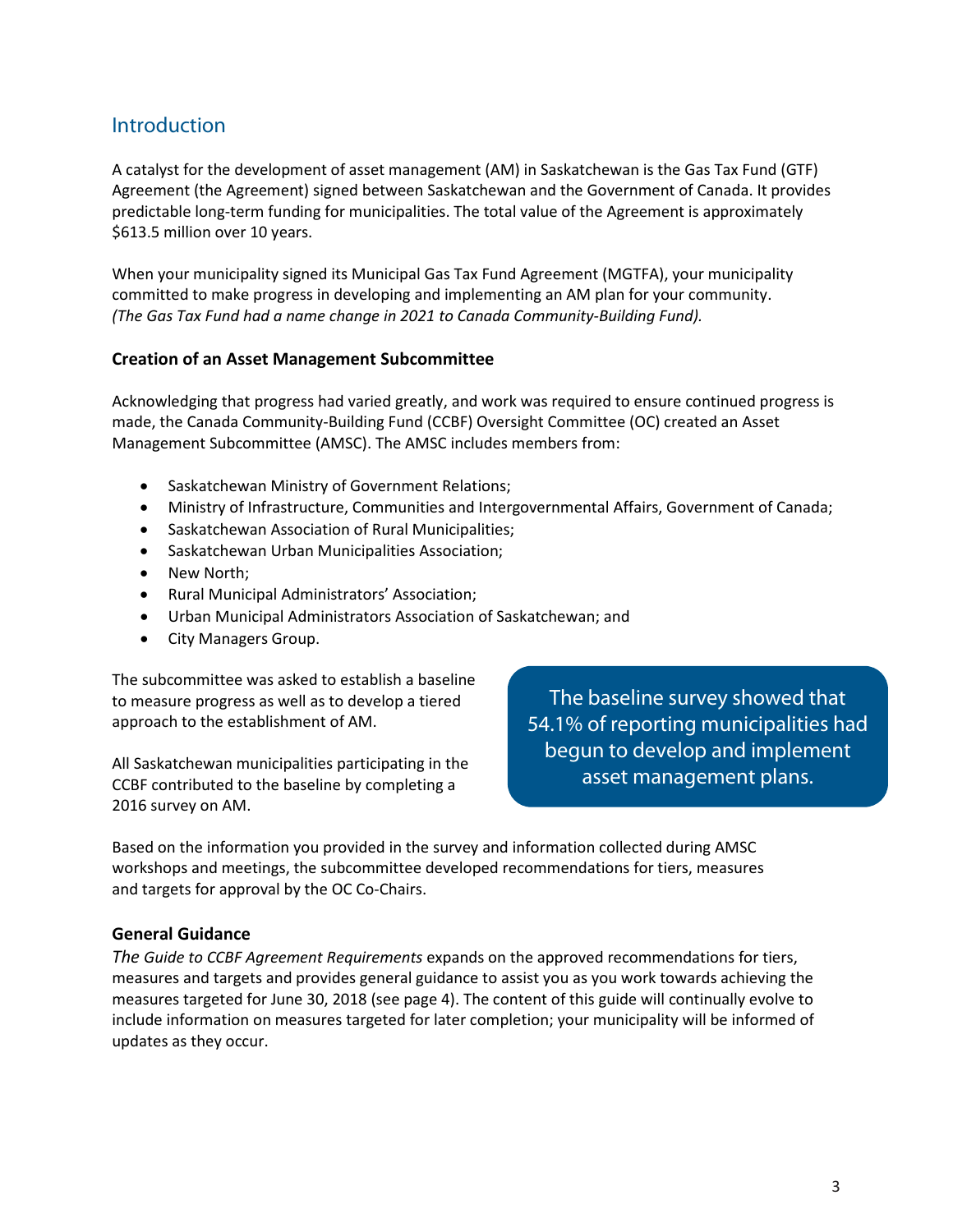There is no prescribed format for your AM plans; your municipality may select the approach to AM planning that best meets its needs. Where capacity exists, your municipality is encouraged to implement best practices and expand on information contained in your AM plans.

#### Note:

The OC determined that completion of AM progress reports and questionnaires is a substantial term and condition of the MGTFA and subject to the [Municipal Compliance](http://www.saskatchewan.ca/government/municipal-administration/funding-finances-and-asset-management/funding/federal-gas-tax-program/municipal-compliance)  [Strategy.](http://www.saskatchewan.ca/government/municipal-administration/funding-finances-and-asset-management/funding/federal-gas-tax-program/municipal-compliance) Failure to complete and submit this information will result in CCBF funds being withheld until your municipality becomes compliant.

The AMSC strongly encourages your municipality to leverage the many AM resources available. This guide will identify several resources you can use; you may also want to look at th[e Asset Management](http://www.saskatchewan.ca/government/municipal-administration/tools-guides-and-resources/municipal-information-dataportal#asset-management)  [Resources](http://www.saskatchewan.ca/government/municipal-administration/tools-guides-and-resources/municipal-information-dataportal#asset-management) page on saskatchewan.ca which is regularly updated. Other organizations such as the Federation of Canadian Municipalities, your local municipal associations, communities of practice, and other municipalities are also good resources.

Periodic reporting on the status of your AM progress will be required. Your municipality will need to complete a short "check-in" questionnaire during the fall of 2017, with a lengthier reporting requirement to be submitted in late 2018.

# Understanding Asset Management

Obtaining an understanding of what is AM, how it works and what are its benefits, and getting buy in by both elected officials and administration is important to its success in your municipality.

#### **What is Asset Management?**

AM is a municipality's plan for how to manage municipal infrastructure in order to provide services to residents and other users in a way that meets their expectations, and is financially sustainable into the future.

Simply put, AM involves:

- Understanding the assets that you manage what assets do you own and what condition are they in.
- Understanding the life cycle costs of what you own what costs do you anticipate occurring during the ownership of the assets – such as costs of operating, maintenance, major repair or renewal, disposal.
- Understanding the level of service currently provided and future requirements what is expected, what does it cost and what are ratepayers willing to pay for, what are risks associated with not providing.
- Understanding the cost and timing of future expenditures which may include the need to prioritize assets that need to be fixed or replaced first or if a different asset should be obtained to better meet the need.
- Understanding the availability of funding for all life cycle costs what is affordable and sustainable, what are the funding sources.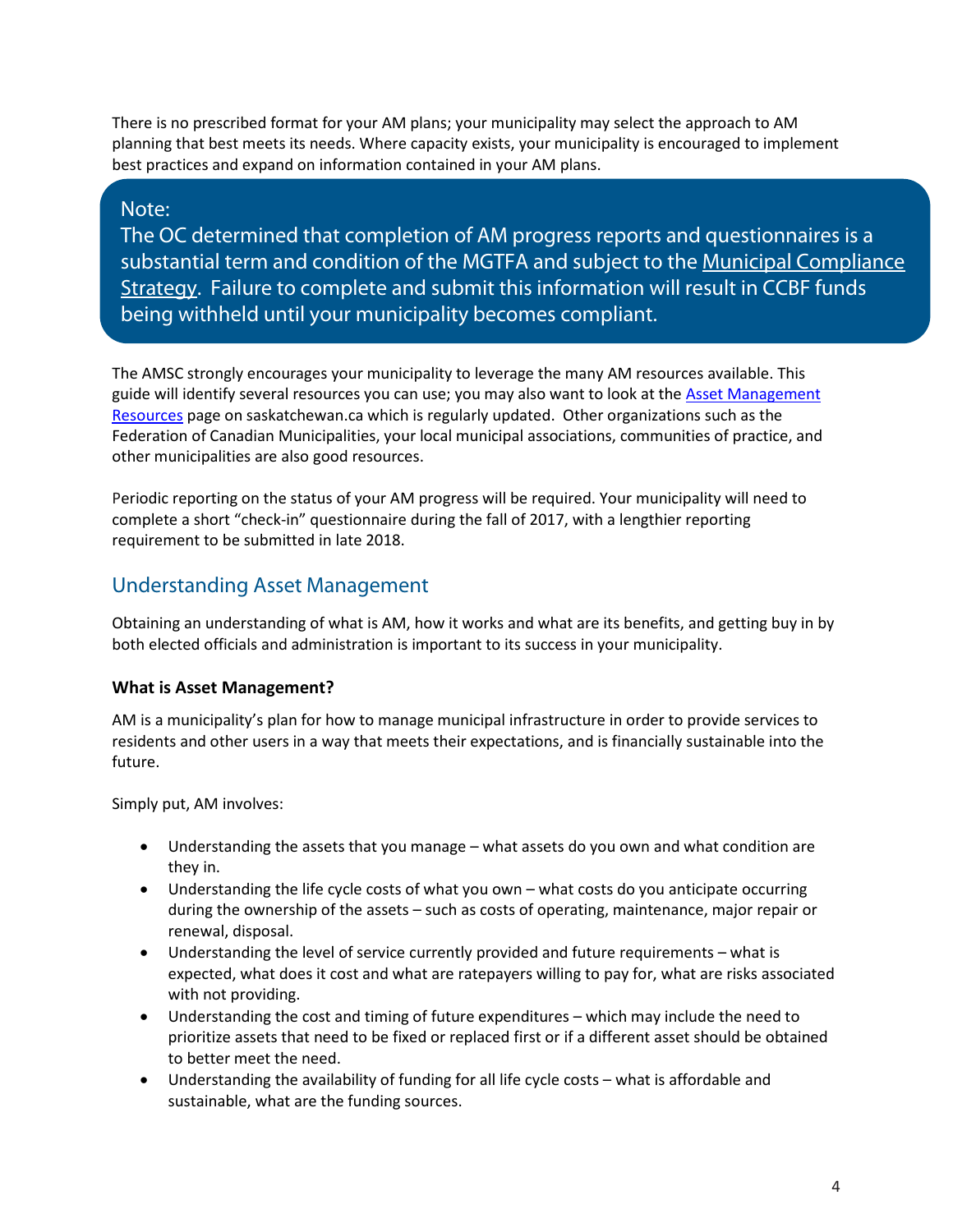There are lots of practices and principles that make up AM. The *International Infrastructure Management Manual* outlines the following seven key components:

- 1. Life Cycle Approach
- 2. Cost-Effective Management Strategies
- 3. Defined Level of Service
- 4. Demand Management
- 5. Risk Management
- 6. Sustainable Use of Physical Resources
- 7. Continuous Improvement

More information on these components may be found in the *[Asset Management Getting Started Guide.](http://publications.gov.sk.ca/documents/313/92459-Asset%20Management%20Guide.pdf)*

#### **Benefits of Asset Management**

AM is an important tool because it helps your municipality maintain and operate its infrastructure in the most effective way so critical services can be provided to your community. There are several potential benefits from developing and implementing AM plans, including:

- Helps in writing grant and funding applications clearly identifies your infrastructure needs.
- Improves long-term sustainability it considers your community's priorities developed through an understanding of the trade-offs between the available resources and the desired services.
- Maximizes the effectiveness of public investment in municipal Infrastructure.
- Improves the capacity for, and quality of, local decisions with respect to the acquisition, operation and maintenance of your municipal infrastructure.
- Brings an additional layer of accountability and transparency to decision making and helps make informed budget decisions based on priorities and needs.
- Helps in setting your user fees/tax rates through evidence-based decision-making as municipalities have a clear picture of what it costs to operate infrastructure and sustain it into the future.
- Provides the opportunity to leverage service agreements and partnerships with other municipalities.

Undertaking AM planning will also help you meet the requirements under your MGTFA.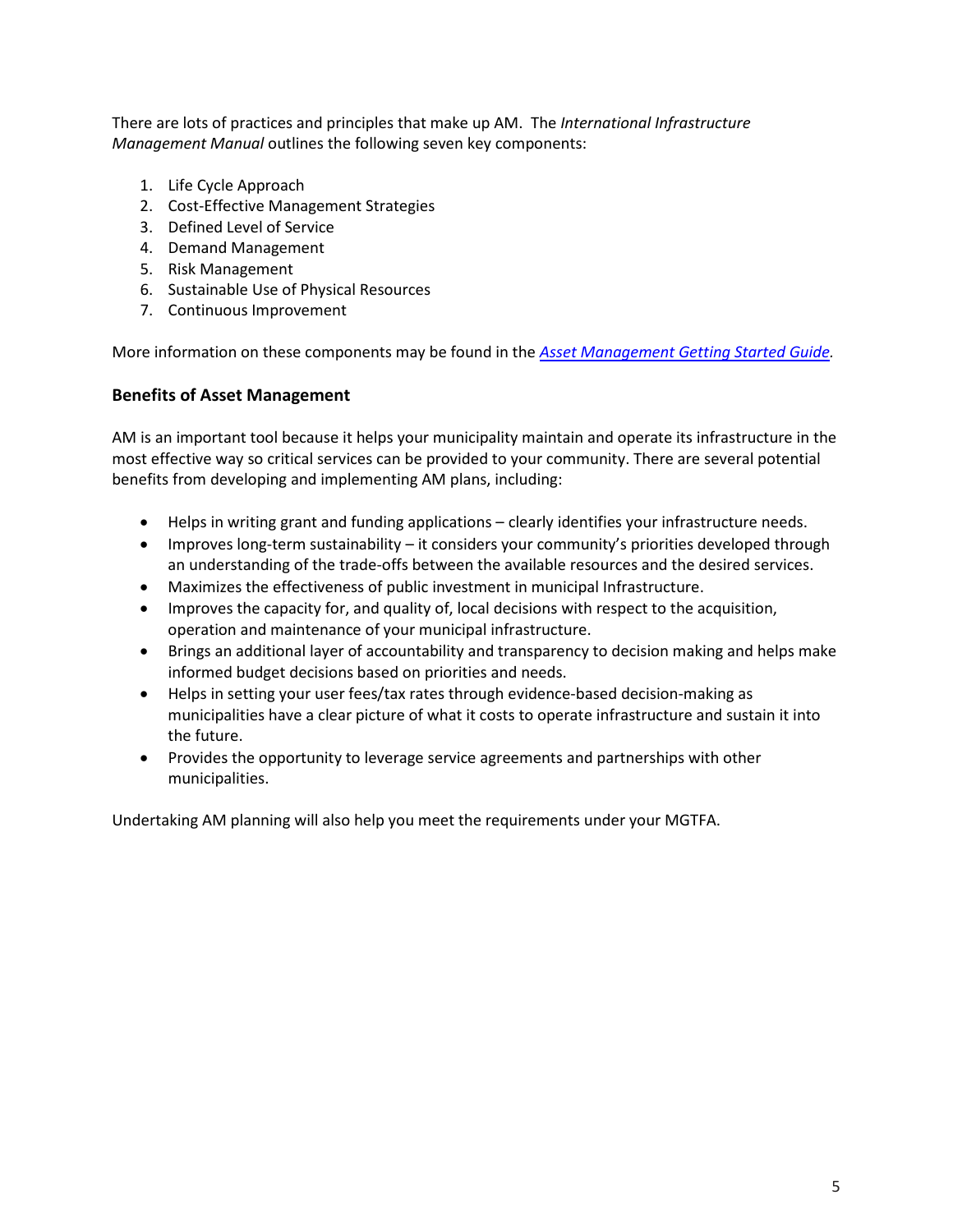# Meeting the CCBF Requirements

#### **Establishment of Tiers**

The Agreement recognizes that Saskatchewan has a vast range of municipal sizes and capacity. It also acknowledges municipalities may be at different stages in development and/or implementation of their AM plans. These are the reasons why multiple tiers were developed for CCBF requirements.

The AMSC determined population would be used as the basis for the tiers. Population is easy to understand, complies with the terms of the Agreement, is consistent with current tiers used in other areas of the Agreement, and reflects the relationship between population and capacity.

Knowing your tier level (shown below) will be important as you work towards meeting the measures and targets set out in the next section:

- Tier 1: Population up to 500
- Tier 2: Population from 501 to 1,500
- Tier 3: Population from 1,501 to 5,000
- Tier 4: Population over 5,000

#### **Measures and Targets**

The subcommittee developed measures and targets that reflect the need to build a foundation for asset management planning before requiring more challenging tasks.

The chart below summarizes these measures and targets, as well as the target dates for completion.

• **Measures**

Measures were established to assess your municipality's progress concerning AM. Beginning on page 5 of this guide, you will learn more about the first three measures required by June 30, 2018 (*Getting Educated, Developing a Policy and Strategy,* and *Developing an Asset Register*).

• **Targets**

Targets list the municipal tiers and what each tier will be required to accomplish during that period. The number of asset classes to complete under the Target column is based on the ideal and will be used for measuring progress. Failing to achieve your target is not failure to progress. However, all municipalities are expected to undertake AM planning and show progress in developing and implementing their AM plan.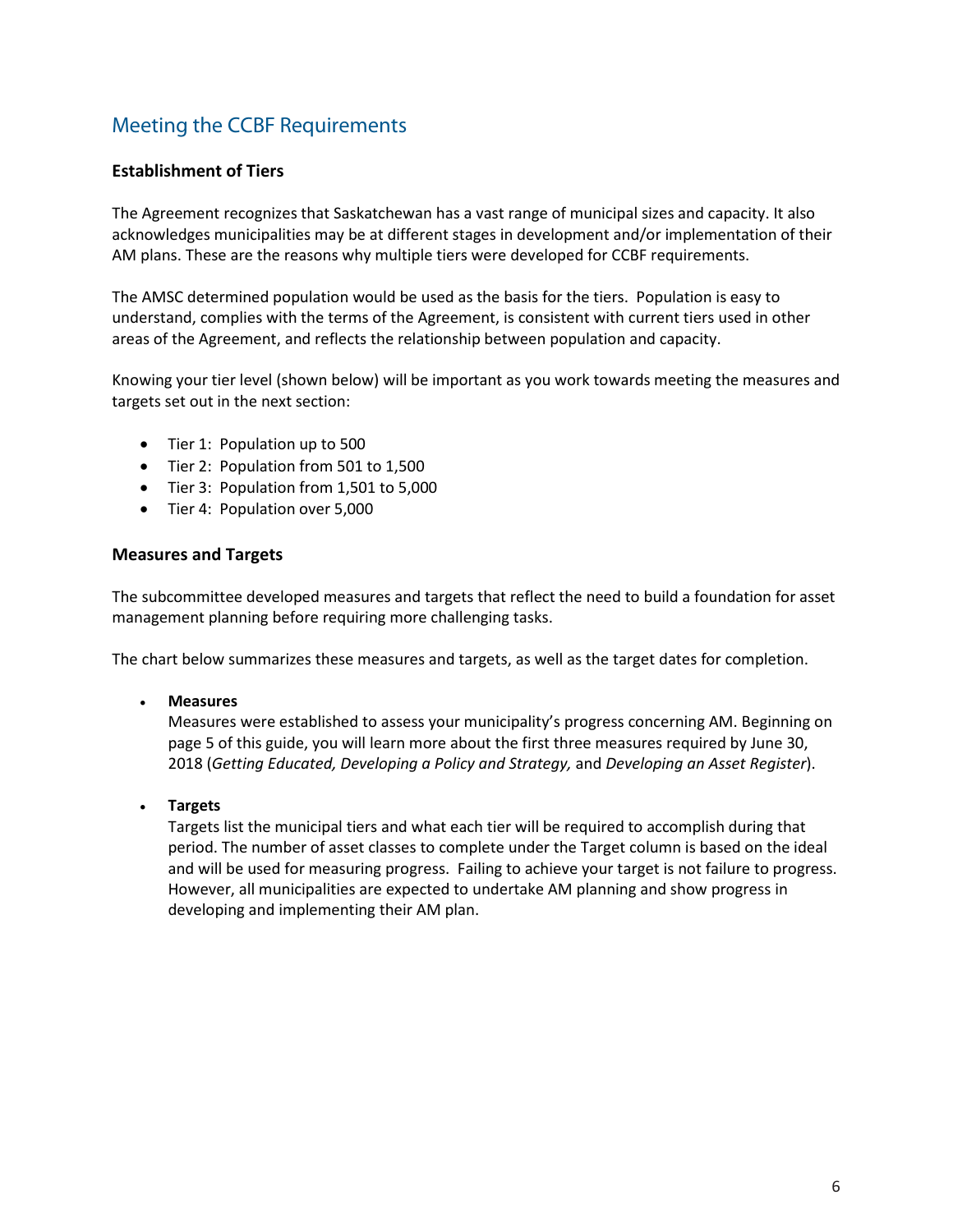The "*Asset Management Making Progress - CCBF Agreement Requirements Factsheet" is* a quick reference sheet that summarizes the tiers, measures, and targets, and reporting requirements.

| <b>By</b>               |                     | <b>Target</b>                                           | <b>Measures</b>                                                                                                                                                                                                                                                                     |  |
|-------------------------|---------------------|---------------------------------------------------------|-------------------------------------------------------------------------------------------------------------------------------------------------------------------------------------------------------------------------------------------------------------------------------------|--|
| June 30,<br>2018        | <b>All Tiers</b>    |                                                         | Municipalities participating in the Canada Community-<br>Building Fund program are required to:<br>Get educated in AM.<br>Develop and approve a policy and a strategy on how the<br>municipality will approach AM.<br>Develop an asset register for all asset classes.<br>$\bullet$ |  |
| <b>June 30,</b><br>2019 | <b>Tier</b>         | <b>Number of</b><br><b>Asset Classes</b><br>to Complete | Municipalities are required to:<br>Add the current condition of assets to the asset register.<br>Document the desired condition of assets listed in their<br>register.                                                                                                              |  |
|                         | $\mathbf{1}$        | $\overline{2}$                                          |                                                                                                                                                                                                                                                                                     |  |
|                         | $\overline{2}$<br>3 | 3                                                       |                                                                                                                                                                                                                                                                                     |  |
|                         | 4                   | $\overline{4}$                                          |                                                                                                                                                                                                                                                                                     |  |
|                         | <b>All Tiers</b>    |                                                         | All municipalities are required to have a progress check in<br>with council on the status of improving/monitoring the AM<br>plan.                                                                                                                                                   |  |
| June 30,<br>2020        | <b>Tier</b>         | <b>Number of</b><br><b>Asset Classes</b><br>to Complete | Municipalities are required to identify the funding gap<br>between the current and desired asset condition for<br>completed asset classes.                                                                                                                                          |  |
|                         | 1                   | 1                                                       |                                                                                                                                                                                                                                                                                     |  |
|                         | $\overline{2}$      | $\overline{2}$                                          |                                                                                                                                                                                                                                                                                     |  |
|                         | 3                   | 3                                                       |                                                                                                                                                                                                                                                                                     |  |
|                         | 4                   | 4                                                       |                                                                                                                                                                                                                                                                                     |  |
| <b>June 30,</b><br>2022 | <b>All Tiers</b>    |                                                         | Municipalities are required to report back to council on<br>monitoring and improving their AM plan moving forward.                                                                                                                                                                  |  |

Some municipalities may have more asset classes than identified under Targets in the chart above and may be wondering about the timeline to complete their remaining asset classes. It is anticipated that as municipalities complete their initial asset classes, they will gain momentum and proceed to complete all their asset classes.

#### Note:

It is not a requirement to have COMPLETED your AM plan by March 31, 2018. It is a requirement that you have STARTED and are making progress on developing and implementing your AM plan.

If future CCBF questionnaires and reports identify municipalities have not gained momentum, the AMSC may recommend to the OC Co-Chairs the establishment of further measures and targets to achieve compliance. Saskatchewan will report to Canada on progress made to date in March 2018 and again in March 2023.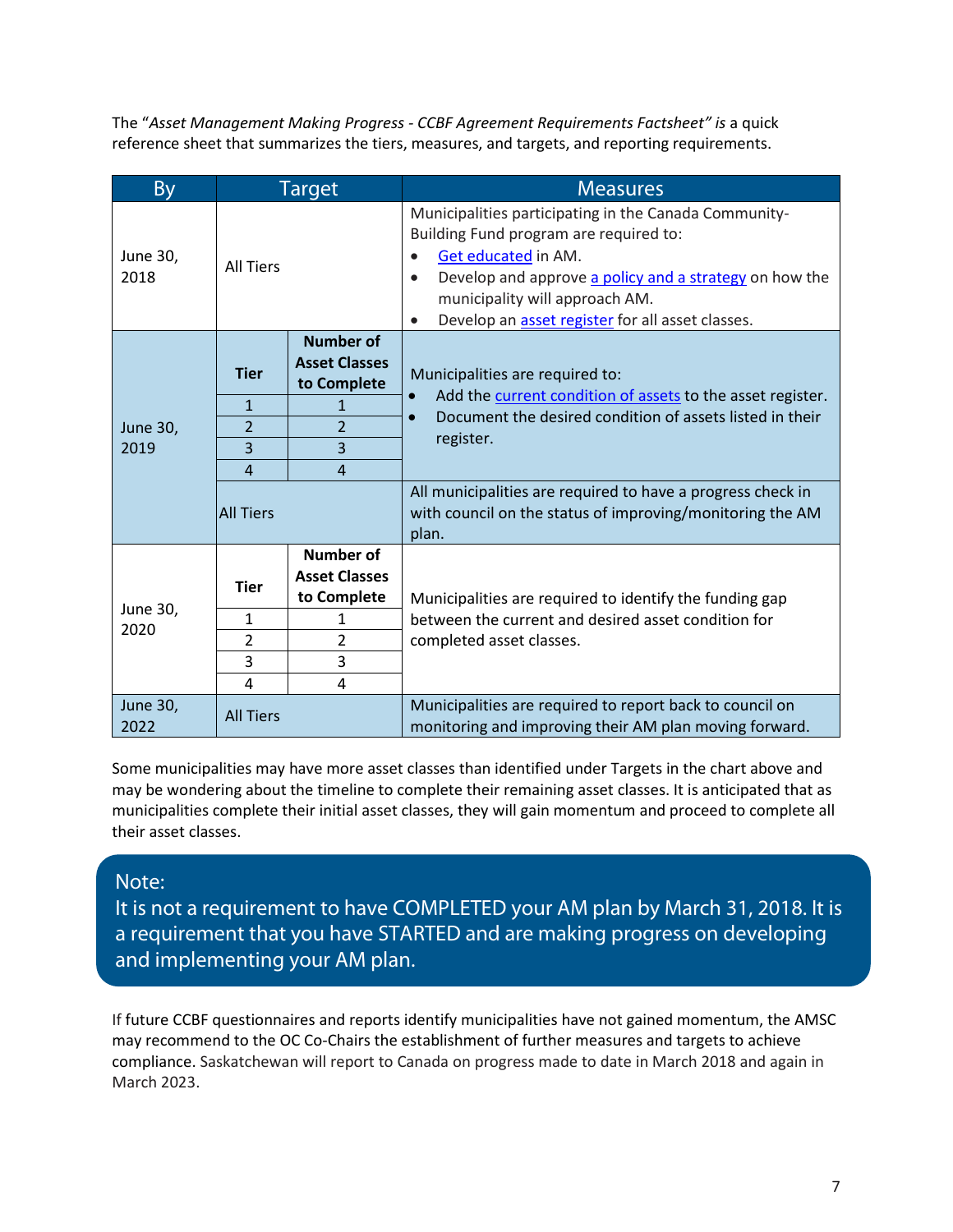# Measures for Asset Management Planning

#### **Get Educated**

Courses will help your municipality develop the internal resources to make AM more meaningful.

Introductory training on AM provides information to enhance awareness of AM, including concepts, organizational context and affect, and value of AM to the organization. Advanced AM training can be undertaken on specific components of the AM development process.

The baseline survey showed for reporting municipalities:

- 1. 73% Staff members are aware of AM.
- 2. 19% Staff members are trained in AM.
- 3. 66% Council is aware of AM.
- 4. 4% Council is trained in AM.

There are several organizations and

businesses that offer training courses, as well as a number of online resources. Further information on available resources may be found on saskatchewan.ca under [Asset Management.](http://www.saskatchewan.ca/government/municipal-administration/tools-guides-and-resources/municipal-information-dataportal#asset-management) Links to AM resource pages for other organizations are also located here.

You may find the following two videos valuable in raising awareness of AM with your council and others in your organization:

- 1. [Asset Management in Saskatchewan](https://www.youtube.com/watch?v=agP0LCPL4nw) (14 minutes). This video can also be viewed as four shorter chapters (2 to 6 minutes each).
- 2. [FCM: Why Invest in Asset Management?](https://rightsofway.wistia.com/medias/0kqmliq501) (4 minutes)

#### Note:

You may use your CCBF funding for capacity building purposes, which includes AM. Training may qualify, if it results in a tangible outcome (for example, if you have established your condition rating matrix after taking a course on condition ratings).

#### **Develop a Policy and Strategy**

Governance is a key factor in successful AM planning. Two components of the governance model are the AM policy and strategy. You can develop these components as individual documents or combine them into one document.

Together, the policy and strategy give the needed direction for both municipal staff and council to start the AM journey.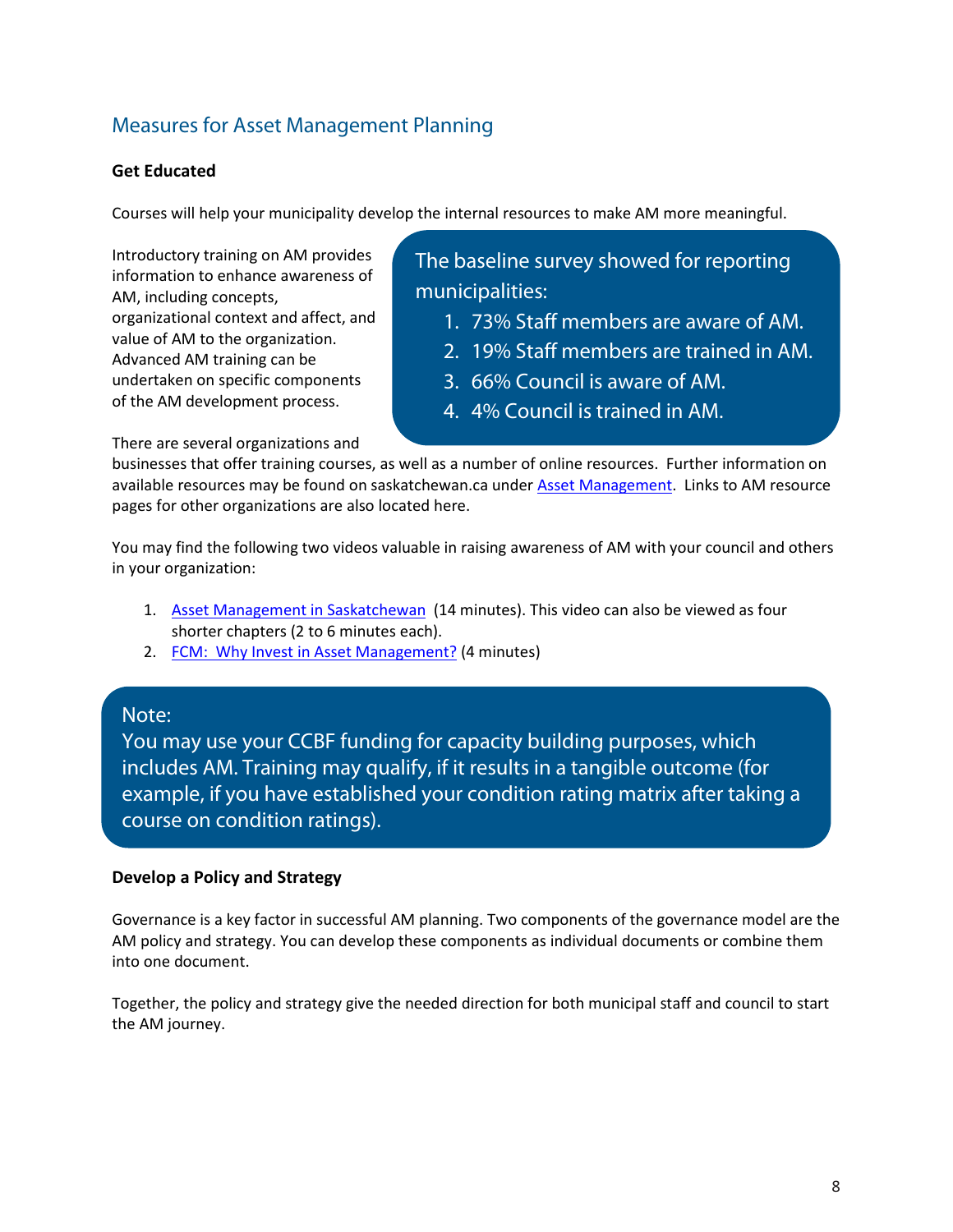#### **Policy**

Your municipality should develop and implement an AM policy. The policy will express your council's commitment to AM and provide policy statements to guide staff in carrying out business strategies, plans and activities.

The process of developing and adopting a policy takes time. Municipalities are encouraged to start their process as soon as possible. A great time to advance an AM policy is during the annual budget process. Your municipality can approach the development and implementation of its AM policy in various ways. AM policies should be tailored to the size, complexity, and nature of your organization. A basic template, based on one developed by The Local Government Asset Management Working Group of British Columbia, is attached as Appendix A. Other examples are provided as links in the Potential Resources box.

When you look at the example in Appendix A, you will see some of the elements that your AM policy may include:

- Policy statement or purpose of policy
- Definition of AM
- Council's objectives (high level policy statements) to guide the organization in developing and implementing AM (refer to Section 1 for examples)
- Council's vision and goals for infrastructure assets and why AM is important; can tie to overall organizational objectives and policies
- Council's commitment to AM
- Responsibilities of council and senior administration with respect to AM; may also designate resources to develop and maintain AM systems
- Key principles to be followed. For example, pursue best practices where available; consult with stakeholders where appropriate; manage assets to be sustainable; etc. (refer to Section 3 in Appendix A for further examples)
- General guidelines for the use of an AM strategy and AM plans; providing guidance on what should be included in the AM plans and for which assets they are to be completed
- Clear outline on how AM is to be integrated within the organization and includes references and linkages between corporate documents
- Council's role and authority for establishing, updating and rescinding the policy
- Timeline and responsibility for implementing, reviewing and reporting back on the policy

Your AM policy should include a schedule for "checking-in" periodically to review its implementation, the work that has been accomplished and the relevancy of the policy. Two "check-in" points for Saskatchewan municipalities are set out in the measures and targets described on page 4: one is by June 30, 2019 and the other is by June 30, 2022. Municipalities may establish "check-in" timelines considering these requirements.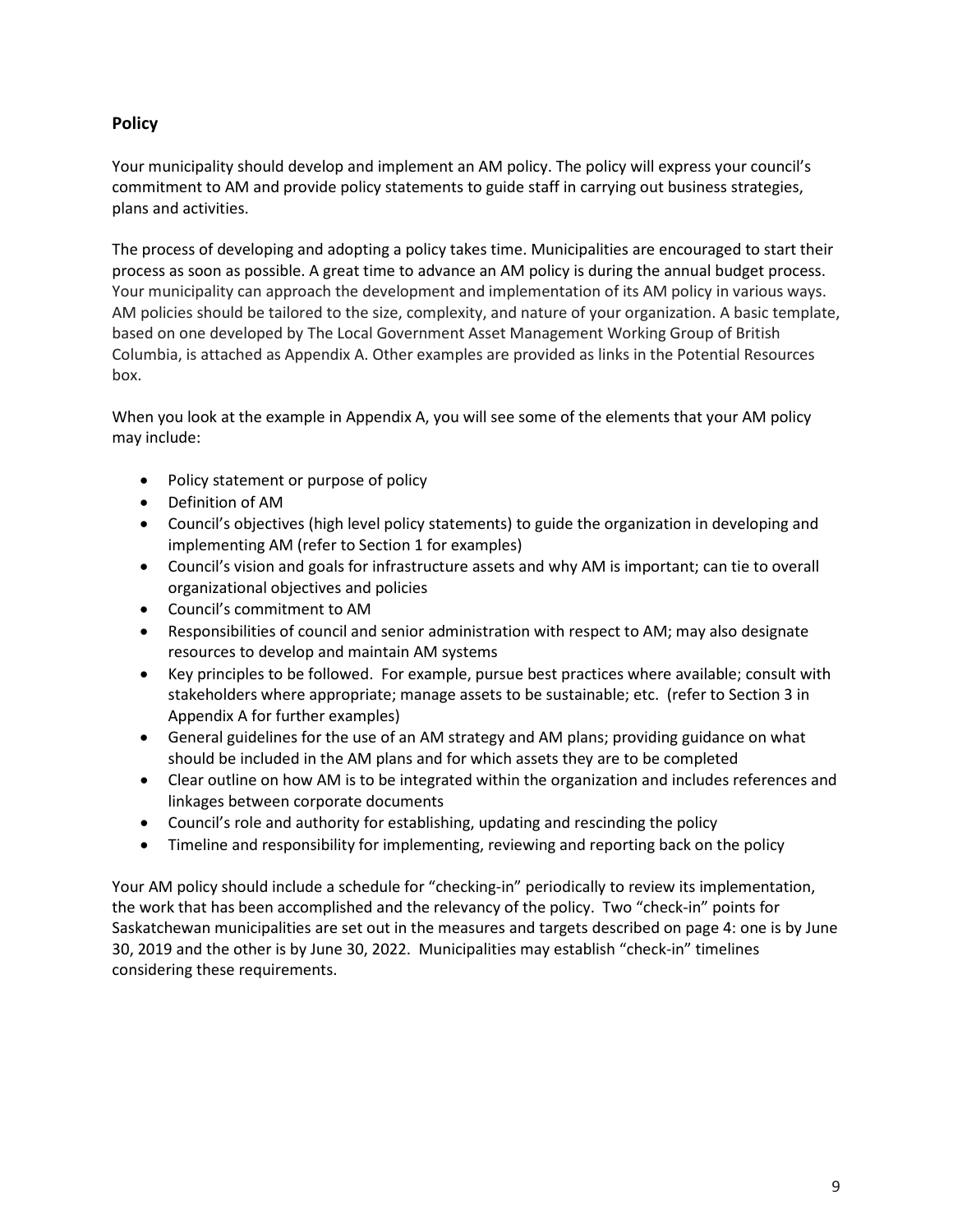#### **Potential Resources**

#### **How To**

- A Guide to Developing a Municipal Asset Management Policy: (*This is the resource for Appendix A)* [https://www.civicinfo.bc.ca/Library/Asset\\_Management/Tools\\_and\\_Resources/Guide\\_to\\_Developi](https://www.civicinfo.bc.ca/Library/Asset_Management/Tools_and_Resources/Guide_to_Developing_a_Municipal_Asset_Management_Policy_DRAFT--LGAMWG--October_2009.pdf) ng a Municipal Asset Management Policy DRAFT--LGAMWG--October 2009.pdf
- Town of Penetanguishene *(policy based on sample in guide)* <https://penetanguishene.civicweb.net/document/168792>
- Asset Management for Municipalities in Alberta: [https://www.assetmanagementbc.ca/wp-content/uploads/AAMDC20-20AM20Report20-20Final20-](https://www.assetmanagementbc.ca/wp-content/uploads/AAMDC20-20AM20Report20-20Final20-20Web20Version.pdf) [20Web20Version.pdf](https://www.assetmanagementbc.ca/wp-content/uploads/AAMDC20-20AM20Report20-20Final20-20Web20Version.pdf)
- International Standards for Asset Management: ISO 55000, 55001 and 55002 <https://www.iso.org/news/2014/01/Ref1813.html>

#### **Sample Policies**

- The City of Ottawa's Asset Management Framework Policy: [http://documents.ottawa.ca/sites/documents.ottawa.ca/files/documents/cam\\_policy\\_en\\_1.pdf](http://documents.ottawa.ca/sites/documents.ottawa.ca/files/documents/cam_policy_en_1.pdf)
- The City of Regina Asset Management Policy: [https://cityconnect.regina.ca/opencms/export/sites/cityconnect/city-of-regina/corporate](https://cityconnect.regina.ca/opencms/export/sites/cityconnect/city-of-regina/corporate-services/strategy-asset/.galleries/policies/Asset-Management-Policy.pdf)[services/strategy-asset/.galleries/policies/Asset-Management-Policy.pdf](https://cityconnect.regina.ca/opencms/export/sites/cityconnect/city-of-regina/corporate-services/strategy-asset/.galleries/policies/Asset-Management-Policy.pdf)
- The District of North Vancouver Asset Management Policy: <http://app.dnv.org/OpenDocument/Default.aspx?docNum=2611275>

#### **Strategy**

*The International Infrastructure Management Manual* defines an asset management strategy as "a strategy for asset management covering the development and implementation of plans and programs for asset creation, operation, maintenance, rehabilitation/replacement, disposal and performance monitoring to ensure that the desired levels of service and other operational objectives are achieved at optimum costs."

Where an AM policy sets out the vision and principles for AM within a municipality, the AM strategy defines the actions through which this vision will be achieved. These actions form the basis for developing a more specific AM plan.

The baseline survey showed for reporting municipalities:

- 15% AM Policy in place
- 10% AM Strategy in place

Your AM policy will tend to be more static, while

your AM strategy will evolve over time. You would refine or modify your AM strategy to respond to internal and external factors. It is recommended that you annually report on the progress on the municipality's AM strategy to council, and senior leadership for larger organizations.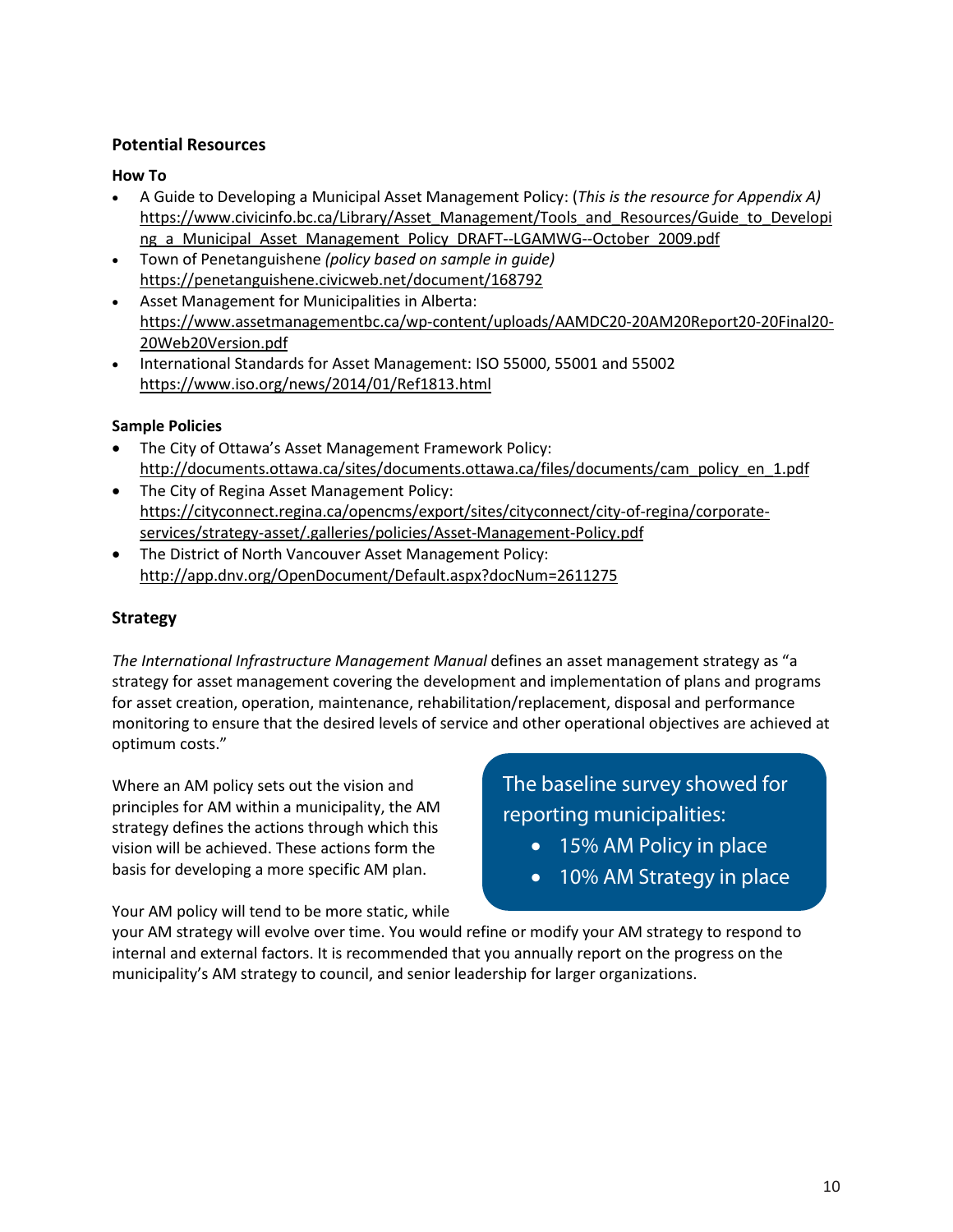The following chart summarizes some components that may be included in your AM strategy:

| Component                                                                                                                 | <b>Information may Include</b>                                                                                                                                                                                                                                                                                       | <b>Questions to Ask</b>                                                                                                                                                                                                                                                                                                                                      |
|---------------------------------------------------------------------------------------------------------------------------|----------------------------------------------------------------------------------------------------------------------------------------------------------------------------------------------------------------------------------------------------------------------------------------------------------------------|--------------------------------------------------------------------------------------------------------------------------------------------------------------------------------------------------------------------------------------------------------------------------------------------------------------------------------------------------------------|
| <b>Current State of</b><br><b>Assets</b>                                                                                  | • Summary of assets by class with<br>replacement value<br>· Background narrative on current state<br>(e.g., age, general condition, current<br>maintenance, and renewal practices,<br>etc.)                                                                                                                          | What is the current state of assets<br>(e.g., class, value, replacement value,<br>etc.)? How do we presently manage<br>the assets?                                                                                                                                                                                                                           |
| <b>Factors that</b><br><b>Impact Asset</b><br><b>Needs</b>                                                                | • May consider growth, demographic<br>changes, environmental impacts<br>(climate change), new technologies or<br>infrastructure advancements, etc.<br>• Current financial picture and future<br>financing and funding options<br>• Desired state of assets, target levels of<br>service and critical risks to manage | What are some of the factors that<br>impact on infrastructure and service<br>delivery? Consider emerging issues.<br>What is the current financial picture?<br>Finance and funding availability?<br>Options to deal with shortfalls? What is<br>the desired state of the assets, and the<br>target service levels? What critical risks<br>need to be managed? |
| <b>Current Status</b><br>of Asset<br><b>Management</b>                                                                    | . Outline of current AM practices<br>• Summary of AM planning actions<br>taken to date<br>• Council vision (from policy<br>summarized) and need for AM                                                                                                                                                               | What is the current state of AM in the<br>organization? What has been done to<br>date to advance AM in the<br>organization? What AM tools have<br>been created?                                                                                                                                                                                              |
| <b>Strategy to</b><br><b>Align AM</b><br><b>Practice with</b><br><b>AM Policy</b><br>(Directions<br><b>Going Forward)</b> | • Actions needed to align AM practice<br>with objectives and goals set out in<br>the policy<br>• Key actions needed to advance AM<br>with respect to each of these areas<br>• May reiterate vision and guiding<br>principles                                                                                         | What are the objectives? What actions<br>will bring AM practice in line with the<br>objectives and principles (goals) in the<br>policy? What is the state of the<br>procedures, systems, and training?                                                                                                                                                       |
| <b>Goals to</b><br><b>Support</b><br>Implementation<br><b>Strategy</b>                                                    | • Tactics and activities required to<br>achieve the key actions (development<br>of a more specific AM plan)<br>· Final outcomes identified                                                                                                                                                                           | Who will do what, when, where and<br>how for each of the key action items<br>(i.e., application of strategy to the<br>management of assets)? What<br>business improvements are needed?<br>What are the resource requirements?                                                                                                                                |
| <b>Relationship to</b><br><b>Other</b><br>Corporate<br><b>Documents</b>                                                   | · Identification of how other corporate<br>plans are linked to AM plans<br>· Identification of how AM decision-<br>making is integrated into the<br>organization                                                                                                                                                     | What other municipal documents exist<br>e.g., budget, strategic plan, OCP, etc.?<br>How do they relate to AM? How will<br>decisions affecting the management of<br>assets be reflected in other processes<br>and documents?                                                                                                                                  |
| <b>Stakeholder</b><br>Identification<br>and Role                                                                          | · Identification of stakeholders<br>(individuals and groups) internal and<br>external to the organization that will<br>be impacted by AM                                                                                                                                                                             | How will the actions in the strategy<br>impact stakeholders? How can the<br>municipality effectively engage with<br>these groups? What expectations are                                                                                                                                                                                                      |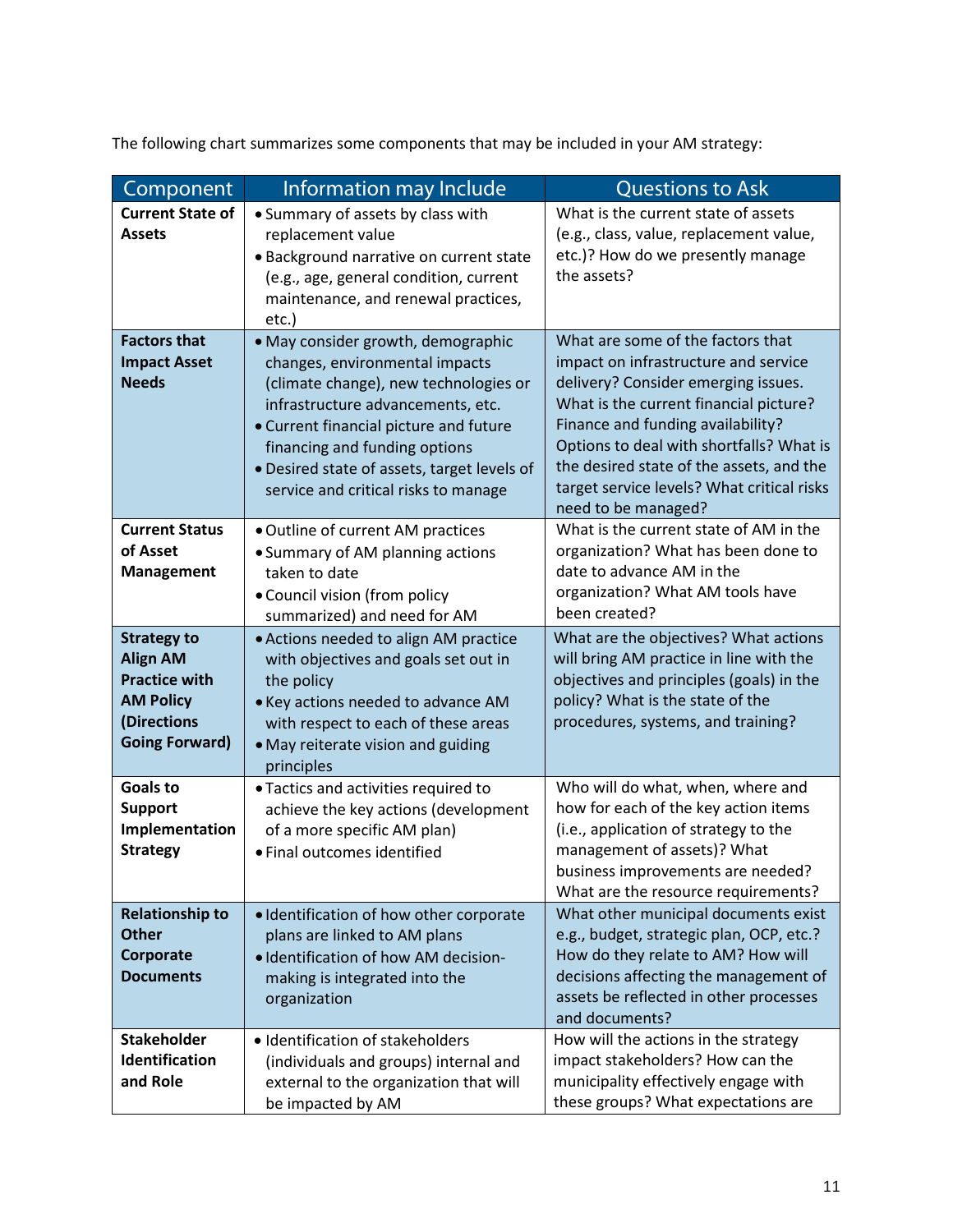|                                             | · Identification of how the stakeholder<br>will be impacted and how they will be<br>effectively engaged, including any<br>supports required                                            | there of the stakeholders? What<br>supports are required?                                                                                                                        |
|---------------------------------------------|----------------------------------------------------------------------------------------------------------------------------------------------------------------------------------------|----------------------------------------------------------------------------------------------------------------------------------------------------------------------------------|
| <b>Roles and</b><br><b>Responsibilities</b> | • Set out the governance structure<br>• Clarify roles and responsibilities of the<br>AM team (including council,<br>administrative leadership, and groups<br>within the organization). | Who is responsible for what? How do<br>responsibilities align with actions and<br>policies? What resource requirements<br>are necessary to develop and<br>implement AM plans?    |
| <b>Reviewing and</b><br><b>Monitoring</b>   | • The approach to reviewing,<br>monitoring, and updating the<br>strategy.                                                                                                              | Who is responsible for reviewing,<br>monitoring, and updating the strategy?<br>How often will this be done? How often<br>will it be communicated to council and<br>stakeholders? |
| <b>Definitions</b>                          | • Definitions to support common<br>understanding and application                                                                                                                       | What words or phrases require<br>explanation to ensure all participants in<br>AM planning have a common<br>understanding?                                                        |

#### **Potential Resources:**

#### **How To**

- Asset Management for Municipalities in Alberta [https://www.assetmanagementbc.ca/wp-content/uploads/AAMDC20-20AM20Report20-20Final20-](https://www.assetmanagementbc.ca/wp-content/uploads/AAMDC20-20AM20Report20-20Final20-20Web20Version.pdf) [20Web20Version.pdf](https://www.assetmanagementbc.ca/wp-content/uploads/AAMDC20-20AM20Report20-20Final20-20Web20Version.pdf)
- Alberta: Getting Started Toolkit User Guide [http://www.municipalaffairs.alberta.ca/documents/ms/2015-11-18\\_Toolkit\\_-\\_FINAL.pdf](http://www.municipalaffairs.alberta.ca/documents/ms/2015-11-18_Toolkit_-_FINAL.pdf)
- Asset Management for Sustainable Service Delivery A BC Framework [https://www.assetmanagementbc.ca/wp-content/uploads/Asset-Management-for-Sustainable-](https://www.assetmanagementbc.ca/wp-content/uploads/Asset-Management-for-Sustainable-Service-Delivery-A-BC-Framework-.pdf)[Service-Delivery-A-BC-Framework-.pdf](https://www.assetmanagementbc.ca/wp-content/uploads/Asset-Management-for-Sustainable-Service-Delivery-A-BC-Framework-.pdf)
- AssetSMART 2.0 A Tool to Assess Your Community's Asset Management Practices [https://www.assetmanagementbc.ca/wp-content/uploads/AssetSMART\\_220-](https://www.assetmanagementbc.ca/wp-content/uploads/AssetSMART_220-_A_Local_Government_Self_Assessment_Tool-LGAMWG-September_2015.pdf) [\\_A\\_Local\\_Government\\_Self\\_Assessment\\_Tool-LGAMWG-September\\_2015.pdf](https://www.assetmanagementbc.ca/wp-content/uploads/AssetSMART_220-_A_Local_Government_Self_Assessment_Tool-LGAMWG-September_2015.pdf)

#### **Sample Strategies**

- The City of Ottawa's Comprehensive Asset Management Strategy: [http://ottawa.ca/calendar/ottawa/citycouncil/csedc/2012/09-19/Document%203%20-](http://ottawa.ca/calendar/ottawa/citycouncil/csedc/2012/09-19/Document%203%20-%20CAM%20Strategy.pdf) [%20CAM%20Strategy.pdf](http://ottawa.ca/calendar/ottawa/citycouncil/csedc/2012/09-19/Document%203%20-%20CAM%20Strategy.pdf)
- The City of Calgary Asset Management Strategy: <http://www.calgary.ca/CS/IIS/Documents/PDF/asset-management-strategy.pdf?noredirect=1>

#### **Develop an Asset Register**

One of the initial steps you can take in developing your AM plan is to create a comprehensive asset register. An asset register is a listing of assets (facilities, roadways, sewer infrastructure, etc.) that are owned by your municipality.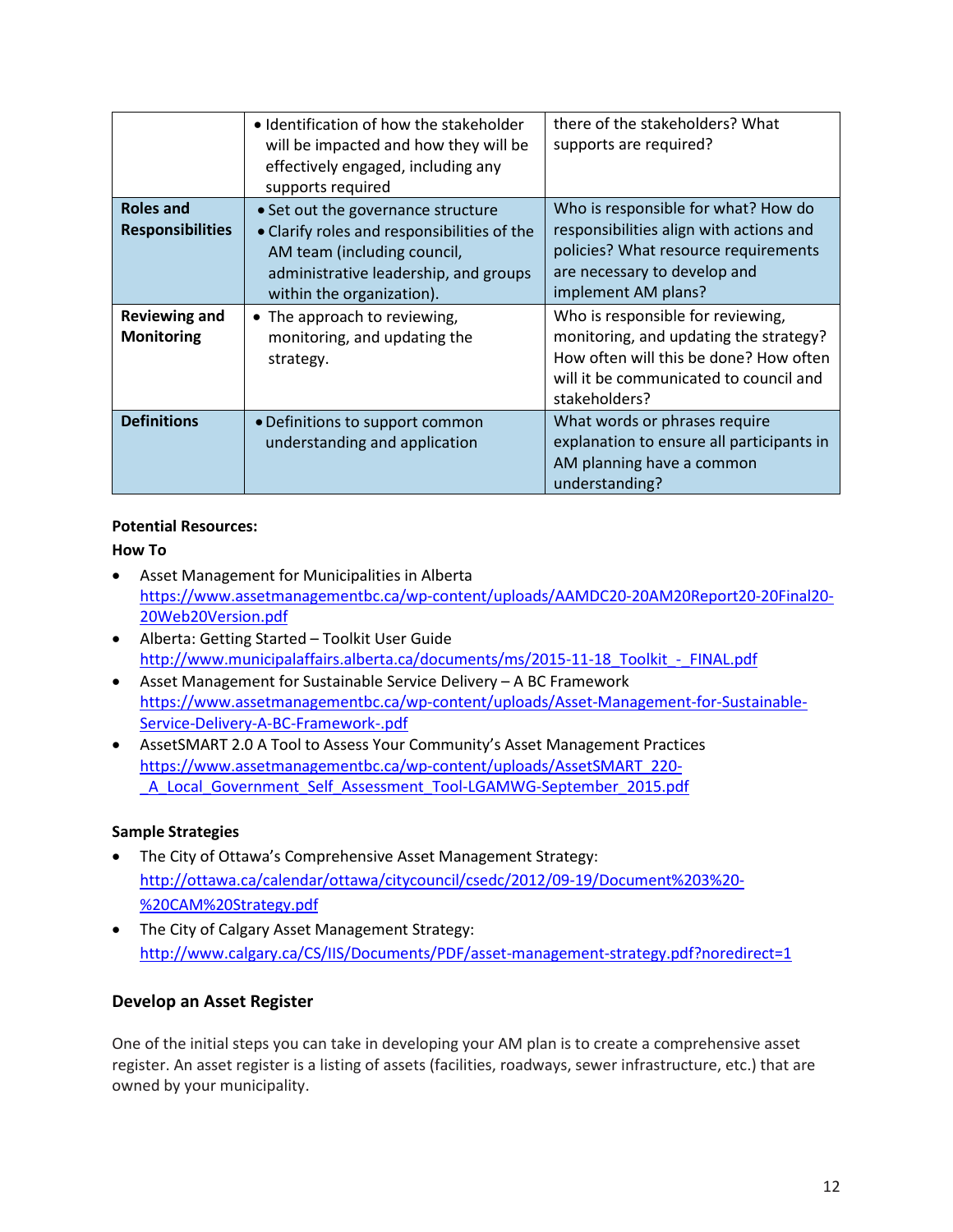#### **Types of Information Listed in the Asset Register**

An asset inventory or register typically includes the following information:

- The assets you own
	- o Asset type (may be by class and sub-class)
	- $\circ$  Asset identifier (may be an asset tag number or some other unique identifier for the asset)
	- o Asset name (e.g. ABC Park)
- The location of the asset
	- $\circ$  Physical location (where the asset is e.g. water line on ABC Street from 1st Ave to 2nd Ave)
	- o Municipal address (if one is assigned)
	- o Legal description (for land and building)
- Attributes that describe the asset
	- o Quantity and size, material constructed from
	- $\circ$  Key dates (such as construction/installation date; date of major renovation or renewal that would extend use)
	- o Age of asset
- Cost of the asset
	- o Historic (cost when acquired)
	- o Replacement (anticipated cost to replace the asset)
- Condition ratings *(Note: Addition of condition rating information to the register is required by June 30, 2019)*
	- o Physical condition
	- o Functional condition *(rating on whether it is functioning as is intended)*
	- o Demand condition *(rating on whether the asset is meeting the required demand)*
- Life span of the asset
	- o Expected service life
	- o Remaining service life *(Estimated number of years until asset fails-may be based on the expected service life and age, or on actual renewal, performance and condition data)*
	- o Remaining service life basis
- Summary of the source and accuracy of information in the register for the asset
- Other information that may be included
	- o Identification of high value or core assets
	- o Risks created or impacted by climate change
	- o Annual operating costs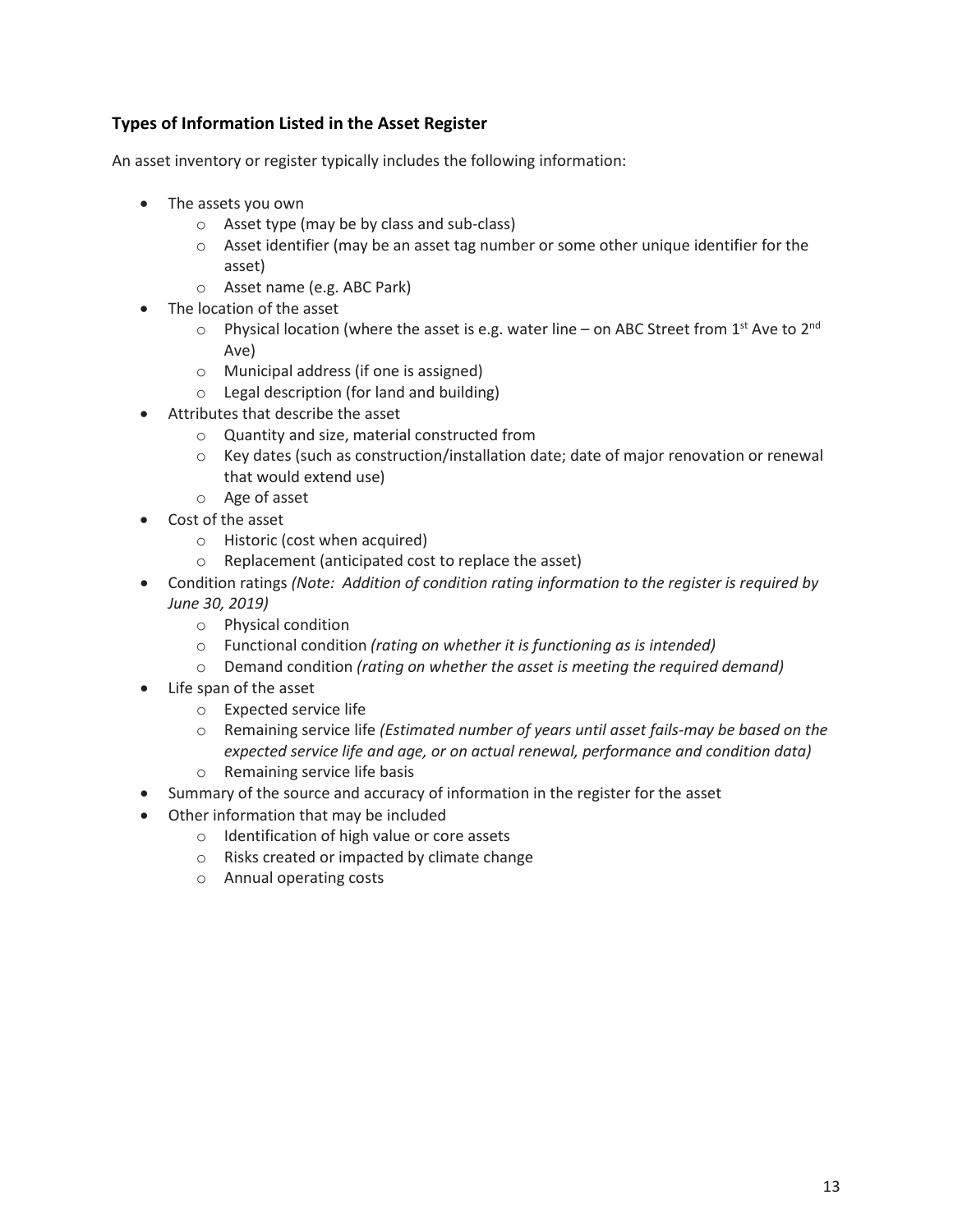#### **Where to Find Information for Your Asset Register**

Your municipality will already have much of this information compiled as a result of the *CICA PSAB Handbook* section 3150 Tangible Capital Assets accounting reporting requirements; therefore, this document can serve as a good starting point. It's important to note that preparing your asset register for AM may require additional refinement, such as:

- Segmentation of your asset register into an appropriate level of detail. Asset segments should reflect a portion of the asset that is a reasonable size and that would be replaced at the same time for a similar cost. This means that each segment should have a common year of construction, type of construction, type of materials, and expected useful life. For example, your municipality may have constructed a park and have the whole park listed as a single asset on your register. To effectively use your asset register for AM planning, the individual asset "park" should be broken down and listed by its parts (segments), such as benches, pathways, irrigation and play structures.
- Additional information not required by PSAB 3150 such as replacement costs. Replacement cost can be used to calculate future funding gaps and the cost if AM is not undertaken. There are various ways to calculate replacement values of your assets, increasing the accuracy of the value along the way. For example, inflated historical cost, insurance values, reproductions costs, and replacement cots.

As you continue to collect and update information for AM, you will further develop your asset register.

#### **Add the Current Condition of Assets**

As noted previously, the content of this guide will continue to evolve as the AM journey progresses. In the interim, if you wish to proceed with adding a condition rating to your asset register the following two resources may assist you:

- Saskatchewan: Asset Management Condition Assessment Techniques [http://publications.gov.sk.ca/documents/313/92457--](http://publications.gov.sk.ca/documents/313/92457-Asset%20Management%20Condition%20Assessment%20Techniques.pdf) [Asset%20Management%20Condition%20Assessment%20Techniques.pdf](http://publications.gov.sk.ca/documents/313/92457-Asset%20Management%20Condition%20Assessment%20Techniques.pdf)
- Saskatchewan: Asset Management Condition Grading Standards [http://publications.gov.sk.ca/documents/313/92458-](http://publications.gov.sk.ca/documents/313/92458-Asset%20Management%20Condition%20Grading%20Standards.pdf) [Asset%20Management%20Condition%20Grading%20Standards.pdf](http://publications.gov.sk.ca/documents/313/92458-Asset%20Management%20Condition%20Grading%20Standards.pdf)

#### **Potential Resources:**

#### **How To**

• Asset Management Getting Started Guide <http://publications.gov.sk.ca/documents/313/92459-Asset%20Management%20Guide.pdf>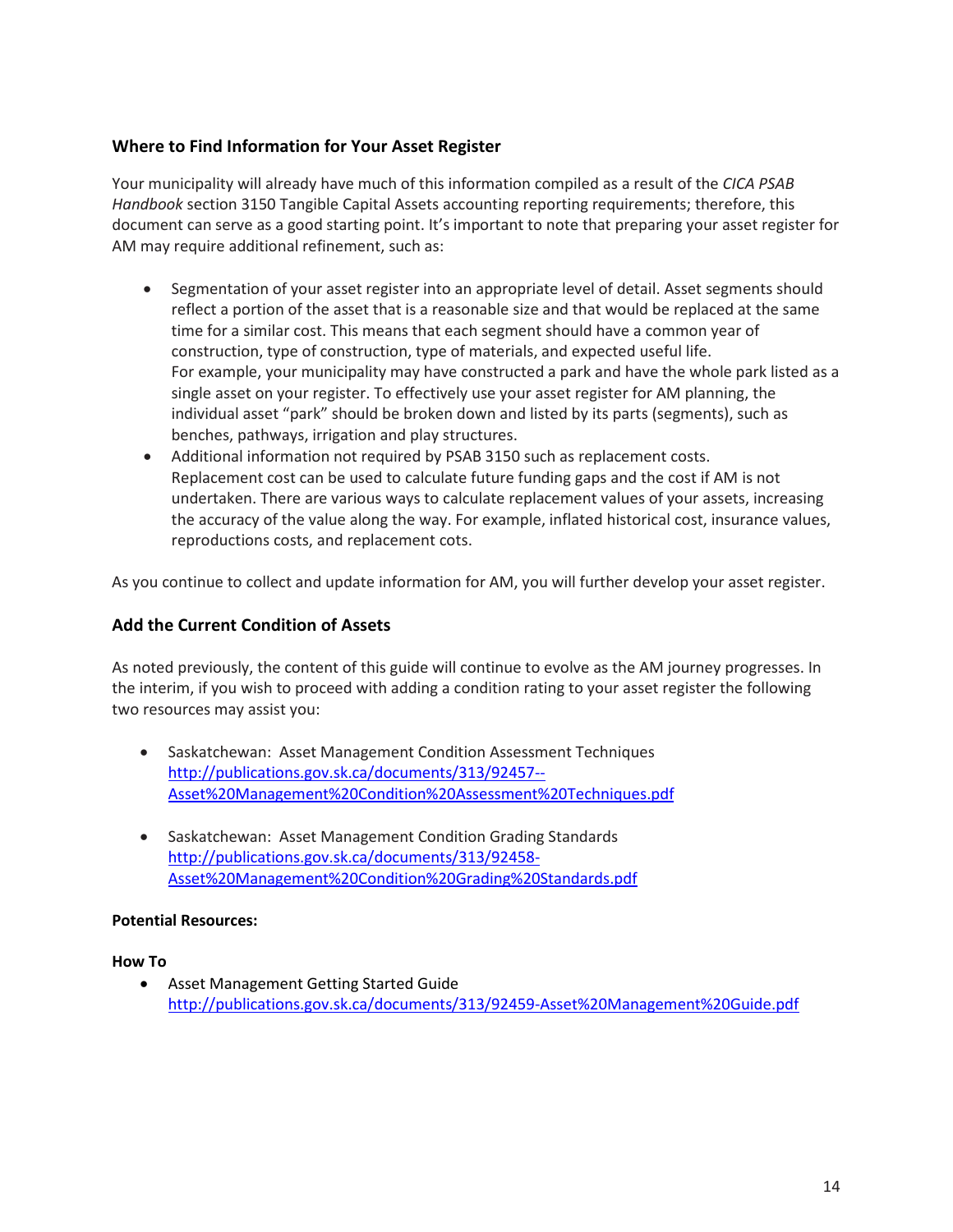## **Resources**

- Local Government of Victoria: *[Local Government Asset Management Better Practice Guide](http://www.lgam.info/local-government-asset-management-better-practice-guide)*
- Alberta Association of Municipal Districts and Counties: *[Asset Management for Municipalities in](https://www.assetmanagementbc.ca/wp-content/uploads/AAMDC20-20AM20Report20-20Final20-20Web20Version.pdf)  [Alberta](https://www.assetmanagementbc.ca/wp-content/uploads/AAMDC20-20AM20Report20-20Final20-20Web20Version.pdf)*
- [https://www.assetmanagementbc.ca/wp](https://www.assetmanagementbc.ca/wp-content/uploads/Guide_to_Developing_a_Municipal_Asset_Management_Policy_DRAFT-LGAMWG-October_2009-1.pdf)[content/uploads/Guide\\_to\\_Developing\\_a\\_Municipal\\_Asset\\_Management\\_Policy\\_DRAFT-](https://www.assetmanagementbc.ca/wp-content/uploads/Guide_to_Developing_a_Municipal_Asset_Management_Policy_DRAFT-LGAMWG-October_2009-1.pdf)[LGAMWG-October\\_2009-1.pdf](https://www.assetmanagementbc.ca/wp-content/uploads/Guide_to_Developing_a_Municipal_Asset_Management_Policy_DRAFT-LGAMWG-October_2009-1.pdf)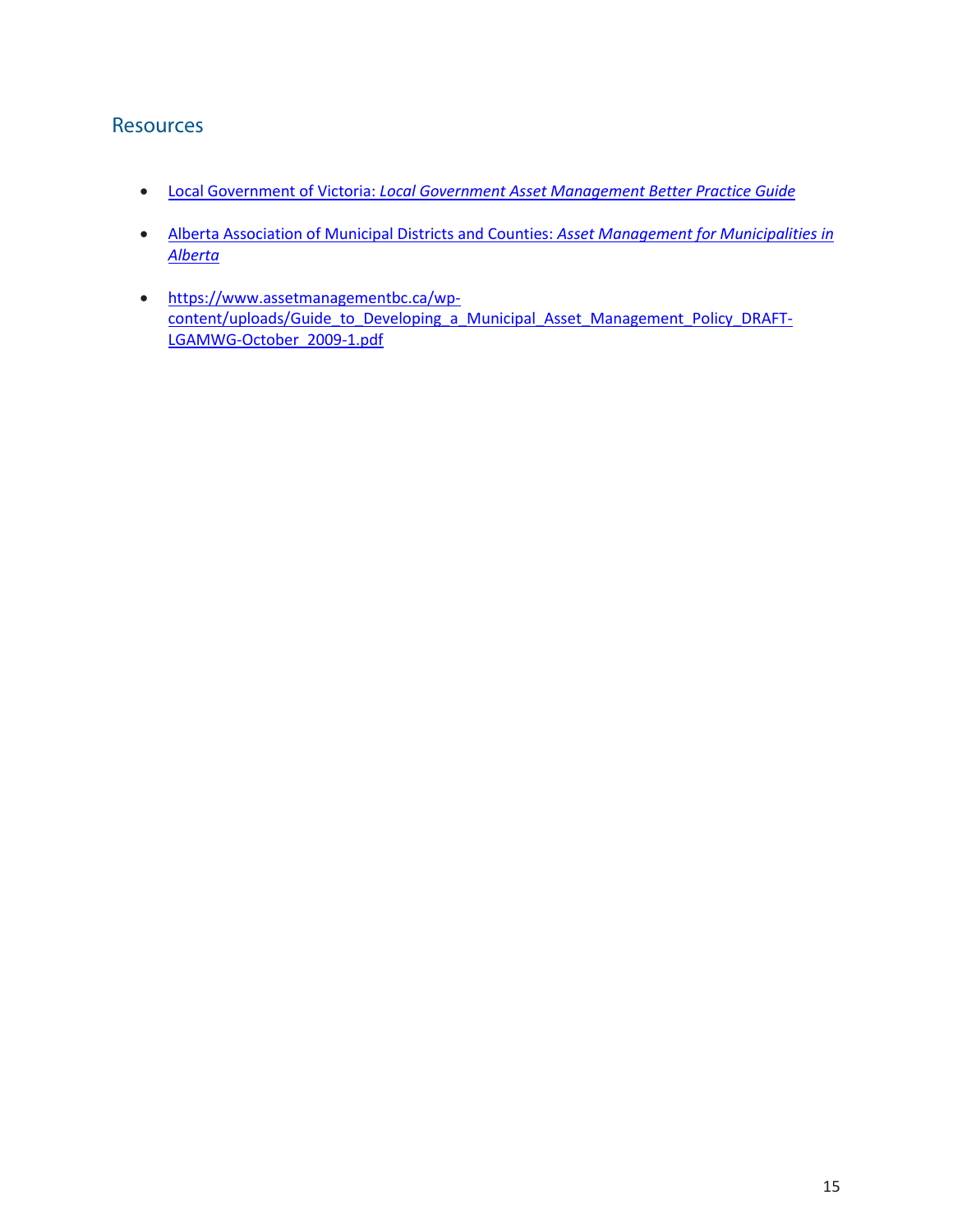# APPENDIX A

#### **EXAMPLE MUNICIPAL ASSET MANAGEMENT POLICY**

Municipality Name

| Policy Title:   | MUNICIPAL ASSET MANAGEMENT POLICY |                            |
|-----------------|-----------------------------------|----------------------------|
| Policy Number:  |                                   | <b>Supersedes Numbers:</b> |
| Authority:      | Council                           |                            |
| Approval date:  |                                   | Last Review date:          |
| Effective date: |                                   | Next Review date:          |

#### **1.0 COUNCIL ASSET MANAGEMENT POLICY STATEMENTS**

Asset management is a broad strategic framework that encompasses many disciplines and involves the entire organization. The term asset management, as used in this document, is defined as "the application of sound technical, social and economic principles that considers present and future needs of users, and the service from the asset" *(or can change to municipality's definition)*.

This policy document guides how staff and Council will interact with the *(Municipality Name)* Asset Management Strategy and Asset Management Plans.

To guide the organization, the following policy statements have been developed:

The *Name of Municipality* will:

- i. Develop and maintain asset inventories of all its infrastructure.
- ii. Monitor standards and service levels to ensure they meet/support community and Council goals and objectives.
- iii. Maintain and manage infrastructure assets at defined levels to support public safety, community well-being and community goals *(this can be customized to reflect specifics the municipality wishes to support)*.
- iv. Establish infrastructure replacement strategies using full life cycle costing principles.
- v. Plan financially for:
	- a. The appropriate level of maintenance of assets to deliver service levels and extend the useful life of asset.
	- b. Provision of stable long-term funding to replace, renew and/or decommission infrastructure assets.
- vi. Where appropriate, consider and incorporate asset management in its other corporate plans.
- vii. Report to citizens regularly on the status and performance of work related to the implementation of this asset management policy.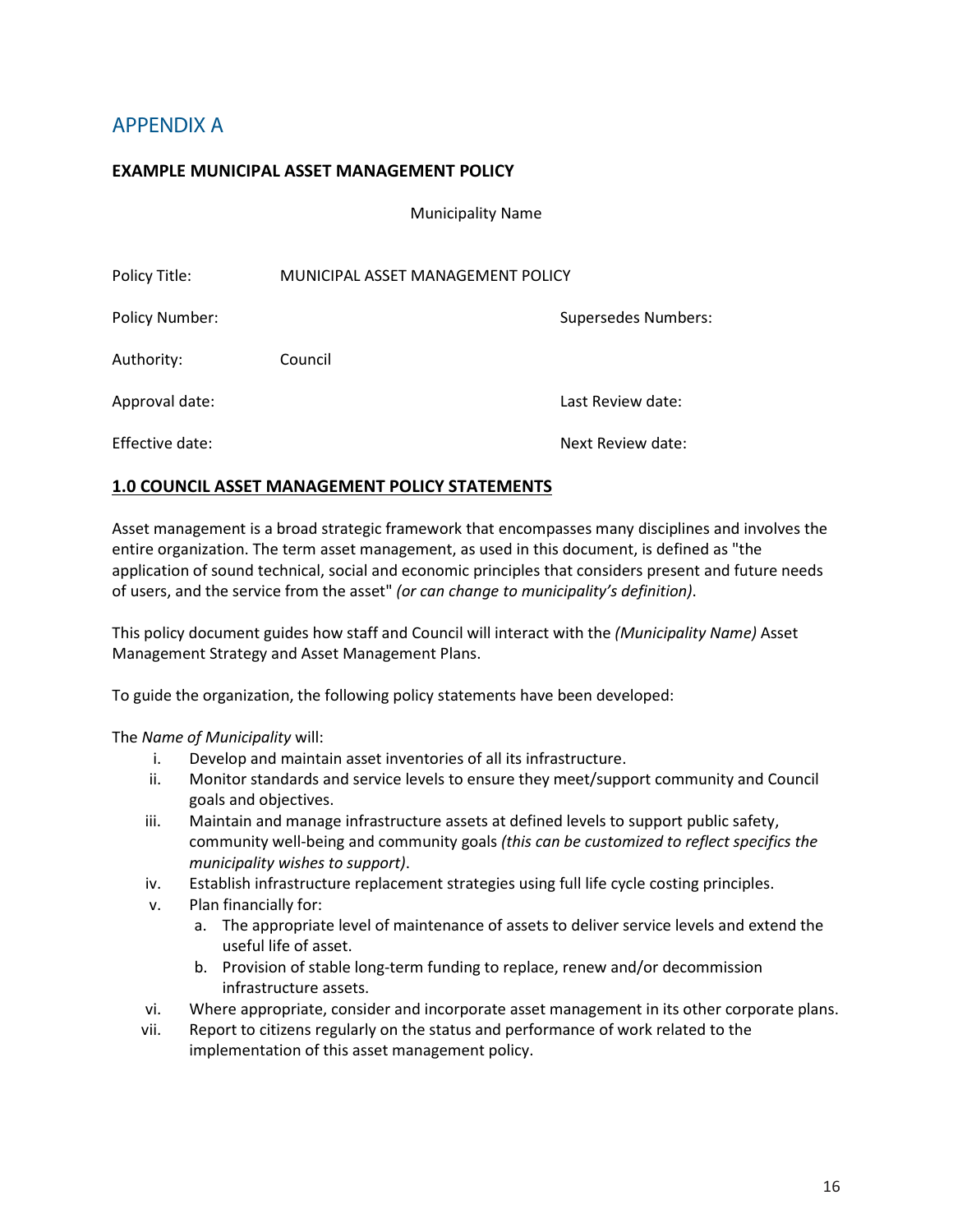#### **2.0 BACKGROUND AND PURPOSE OF COUNCIL POLICY**

Council has a mandate to provide a wide range of services. To guide staff with the effective implementation of those services, Council typically adopts policies for important issues that can be used by staff to support Council's vision, goals, and objectives.

#### **Council vision and goals for infrastructure assets:**

Council's vision and goal for the community is *(Insert council's vision relative to infrastructure assets. Examples: "a safe, livable, sustainable and economically vibrant community underpinned by well managed and maintained infrastructure assets that support the services as defined in consultation with the ratepayers." "To deliver the services that fall under its mandate to residents and businesses in a cost effective and creative manner.")* These assets include but are not limited to *(identify the various asset categories e.g. efficient transportation networks, economical and reliable-water distribution networks, safe and reliable sewage collection systems, reliable information technology systems, productive fleets, and accessible parks, recreation, and civic facilities, etc.)*

Using sound asset management practices, Council and the community can be assured that the assets meet performance levels, are used to deliver the desired service in the long-term and are managed for present and future users.

This policy is to articulate Council's commitment to asset management, and guides staff using the policy statements. In doing so, this policy outlines how it is to be integrated within the organization in such a way that it is coordinated, cost effective and organizationally sustainable. This policy also demonstrates to the community that Council is exercising good stewardship and is delivering affordable services while considering its legacy to future residents.

Staff will implement-the policy through the development and use of asset management guidelines and practices. Since the performance of asset management is organization specific, reflective of knowledge, technologies, and available tools, and will evolve over time, the responsibility for guidelines and practices are delegated to staff.

#### **3.0 POLICY PRINCIPLES, GUIDELINES, AND INTEGRATION**

The key principles of the asset management policy are outlined in the following list. The organization shall:

- i. Make informed decisions, identifying all revenues and costs (including operation, maintenance, replacement and decommission) associated with infrastructure asset decisions, including additions and deletions. Trade-offs should be articulated and evaluated, and the basis for the decision recorded.
- ii. Integrate corporate, financial, business, technical and budgetary planning for infrastructure assets.
- iii. Establish organizational accountability and responsibility for asset inventory, condition, use and performance.
- iv. Consult with stakeholders where appropriate.
- v. Define and articulate service, maintenance and replacement levels and outcomes.
- vi. Use available resources effectively.
- vii. Manage assets to be sustainable.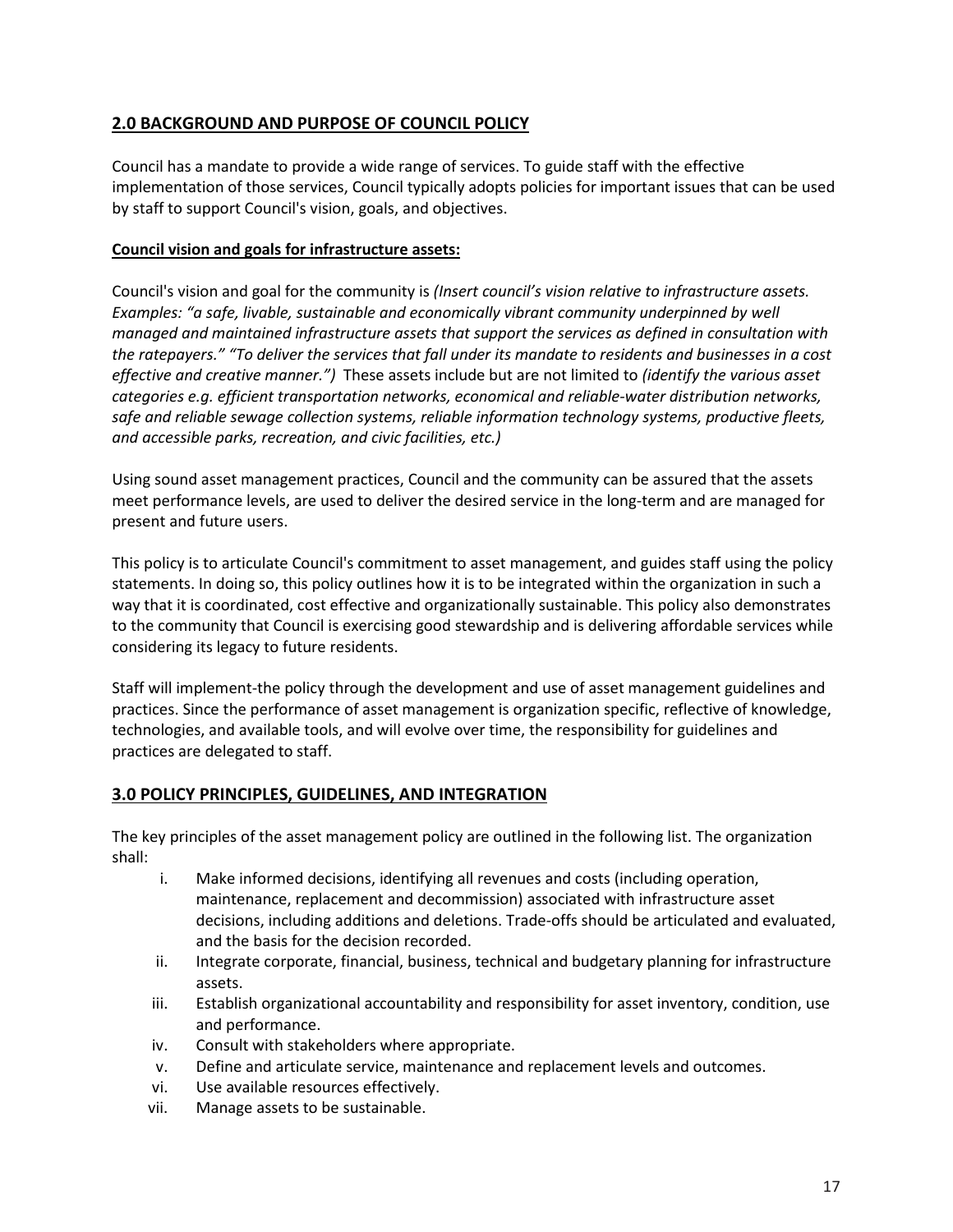- viii. Minimize total life cycle costs of assets.
- ix. Consider environmental goals.
- x. Consider social and sustainability goals.
- xi. Minimize risks to users and risks associated with failure.
- xii. Pursue best practices where available.
- xiii. Report the performance of its asset management program.

#### **Guidelines and Practices:**

This policy shall be implemented by staff using accepted-industry guidelines and practices *(can identify the guidelines/practices will be using)* and staff shall consider the use of an asset management strategy and asset management plans.

The organization will also comply with required capital asset reporting requirements and integrate the asset management program into operational plans throughout the organization.

Strategic asset management plans may be developed for a specific class of assets or be generic for all assets and should outline long term goals, processes, and steps toward how they will be achieved. The asset management plans should be based on current inventories and condition (acquired or derived), projected performance and remaining service life and consequences of losses (e.g. vulnerability assessments, emergency management).

Operational plans should reflect these details. Replacement portfolios and associated financial plans should consider alternative scenarios and risks, as well as include public consultation.

#### **Context and Integration of Asset Management within Organization:**

The context and integration of asset management throughout the organization's lines of business is typically formalized through references and linkages between corporate documents. Where possible and appropriate, Council and staff will consider this policy and integrate it in the development of corporate documents such as *(broad list noted below, include those which apply and add others as needed)*:

- Official Community Plan
- Business plans
- Corporate strategic plan
- Corporate financial plan
- Capital Budget plan
- Operational plans and budgets (including vehicle and fleet plans and budgets)
- Neighbourhood plans
- Annual reports
- Design criteria and specifications
- Infrastructure servicing, management, and replacement plans, e.g., transportation plans
- Community social plans
- Parks and recreation plans
- Facility plans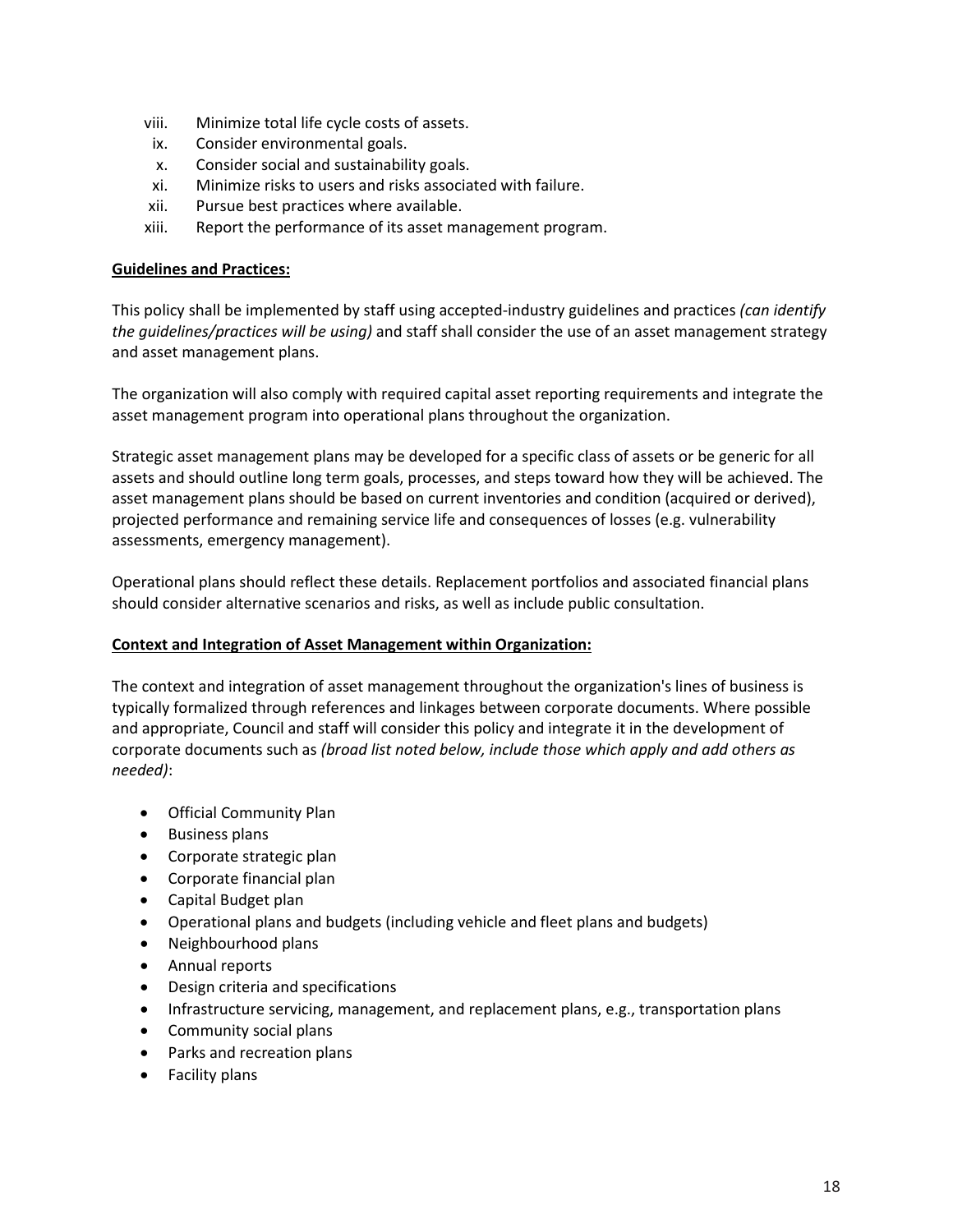#### **4.0 KEY ROLES FOR MANAGING THE ASSET MANAGEMENT POLICY**

Policies are approved by Council. While staff, public and other agencies may provide input on the nature and text of the policy, Council retains the authority to approve, update, amend or rescind policies.

| Role                                                          | <b>Responsibility</b> (those noted are suggested) |
|---------------------------------------------------------------|---------------------------------------------------|
| Identification of issues and development<br>of policy updates | Council and staff                                 |
| Establish levels of service                                   | Council, staff and public                         |
| Exercise stewardship of assets, adopt<br>policy and budgets   | Council                                           |
| Implementation of policy                                      | Administrator and staff                           |
| Development of guidelines and practices                       | Administrator and staff                           |
| On-going review of policies                                   | Council and staff                                 |

#### **Implementation, Review and Reporting of Asset Management work:**

The implementation, review and reporting back regarding this policy shall be integrated within the organization—Due to the importance of this policy, the organization's asset management program shall be reported annually to the community, and implementation of this policy reviewed by Council at the mid-point of its term *(these timelines are at discretion of council; consider also, Canada Community-Building Fund requirements)*

| <b>Actions</b>                                                                                | Responsibility (those noted are suggested)                                      |
|-----------------------------------------------------------------------------------------------|---------------------------------------------------------------------------------|
| Adopt asset management policy                                                                 | <b>Council and Chief Administrator</b>                                          |
| Monitor and review infrastructure<br>standards and service levels at<br>established intervals | <b>Council and Chief Administrator</b>                                          |
| Develop and maintain infrastructure<br>strategies including development and<br>service plans  | Planning, Public Works, asset operation and maintenance<br>departments, finance |